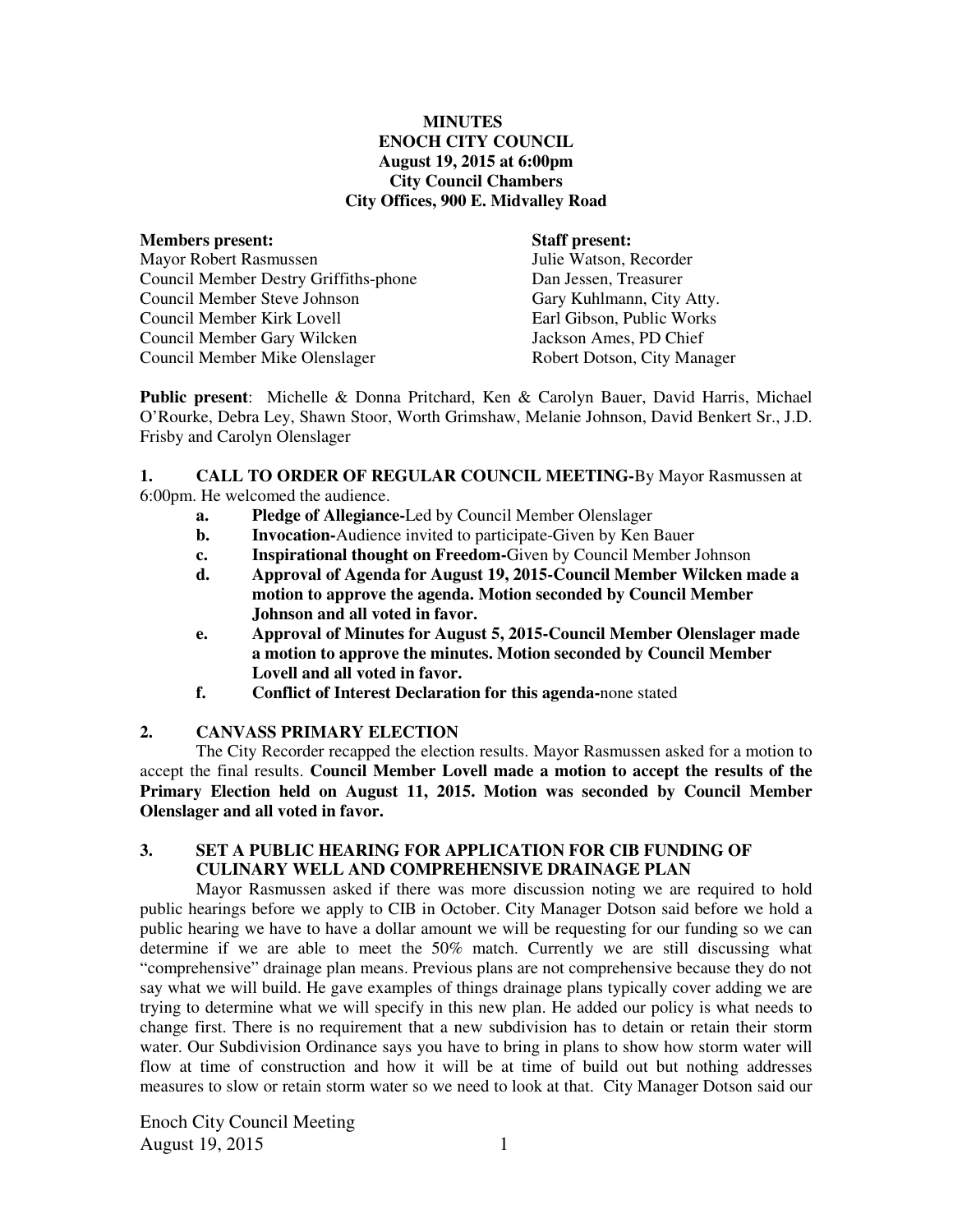City Engineer is involved in this discussion and it all comes back to policy. Are we going to require retention or require curb, gutter, and sidewalk and at what point do we do that. He said we are trying to develop three options and suggests setting the public hearing for September  $16<sup>th</sup>$  so we have time to get some suggestions and a dollar figure. We would like to bring the suggestions at the next meeting with options for a comprehensive plan. Council Member Wilcken said he is over drainage and wants to be involved in the discussion. He added we do have limited funds so that sets some limits in itself**.** The other item we are applying for funding for is the new culinary well and we are almost ready with our cost to finish that. City Manager Dotson said it might be better to have two separate public hearings. Mayor Rasmussen asked for a motion. **Council Member Wilcken made a motion to set a public hearing for the culinary well funding on September 2, 2015 and to set the public hearing for the comprehensive drainage plan funding on September 16th. The motion was seconded by Council Member Johnson and all voted in favor.** 

#### **4. ORDINANCE NO. 2015-08-19 AN ORDINANCE AMENDING THE ENOCH CITY CODE OF REVISED ORDINANCES TITLE 10-000, FIRE, HEALTH, SAFETY AND WELFARE & CHAPTER 13-1000 OFFENSES AGAINST PUBLIC HEALTH AND SAFETY & CHAPTER 9-600 OTHER BUILDINGS OR CONSTRUCTION CODES**

Mayor Rasmussen asked for discussion. City Manager Dotson explained some changes to the wording in the "Whereas" clauses including references to the Declaration of Independence which Council Member Johnson had favored. He explained that wording in the "whereas" clauses is the justification for the changes to the ordinance. He said part of the changes refer to State Code as was suggested by Council Member Griffiths. In regard to dangerous buildings we lengthened the time frames to 90 days as a more realistic time for mitigation.

Council Member Wilcken said as he reads this he is aware of three homeowners in his neighborhood that have homes that have been gutted or half torn down. He expressed concerns with putting the City in a position to have to do something adding these folks would never be able to pay for mitigation**.** City Attorney Kuhlmann said there is discretion in the ordinance and the City is not required to act.

There was more discussion of other details such as blocking surface storm water. Noncompliant owners are subject to abatement. Some penalties were changed to be less severe and escalating with multiple infractions. City Attorney Kuhlmann concurred this is a good ordinance and more enforceable. Weeds are everywhere so only weeds defined as noxious as determined by the State will be dealt with. Council Member Wilcken said he appreciates the efforts to simplify and make the ordinance clear. Council Member Johnson said he was happy with the changes but it does not go as far as he would like. Mayor Rasmussen asked for a motion. **Council Member Wilcken made a motion to pass Ordinance No. 2015-08-19, an ordinance amending the Enoch City Code of Revised Ordinances Title 10-000, Fire, Health, Safety and Welfare & Chapter 13-1000 Offenses against Public Health and Safety & Chapter 9-600 other Buildings or Construction Codes with changes as noted. Council Member Lovell seconded the motion and a roll call vote was held as follows:**

**Council Member Griffiths-yes Council Member Olenslager-yes Council Member Lovell-yes Motion passed 4 to 1** 

**Council Member Johnson-no Council Member Wilcken-yes** 

#### **5. DISCUSS SIGN ORDINANCE WORDING**

City Manager Dotson said he was assigned to get new wording and in reviewing the Supreme Court decision it presents some challenges. He read from the decision saying it essentially means we cannot have any content based law targeting speech. He added most cities

Enoch City Council Meeting August 19, 2015 2